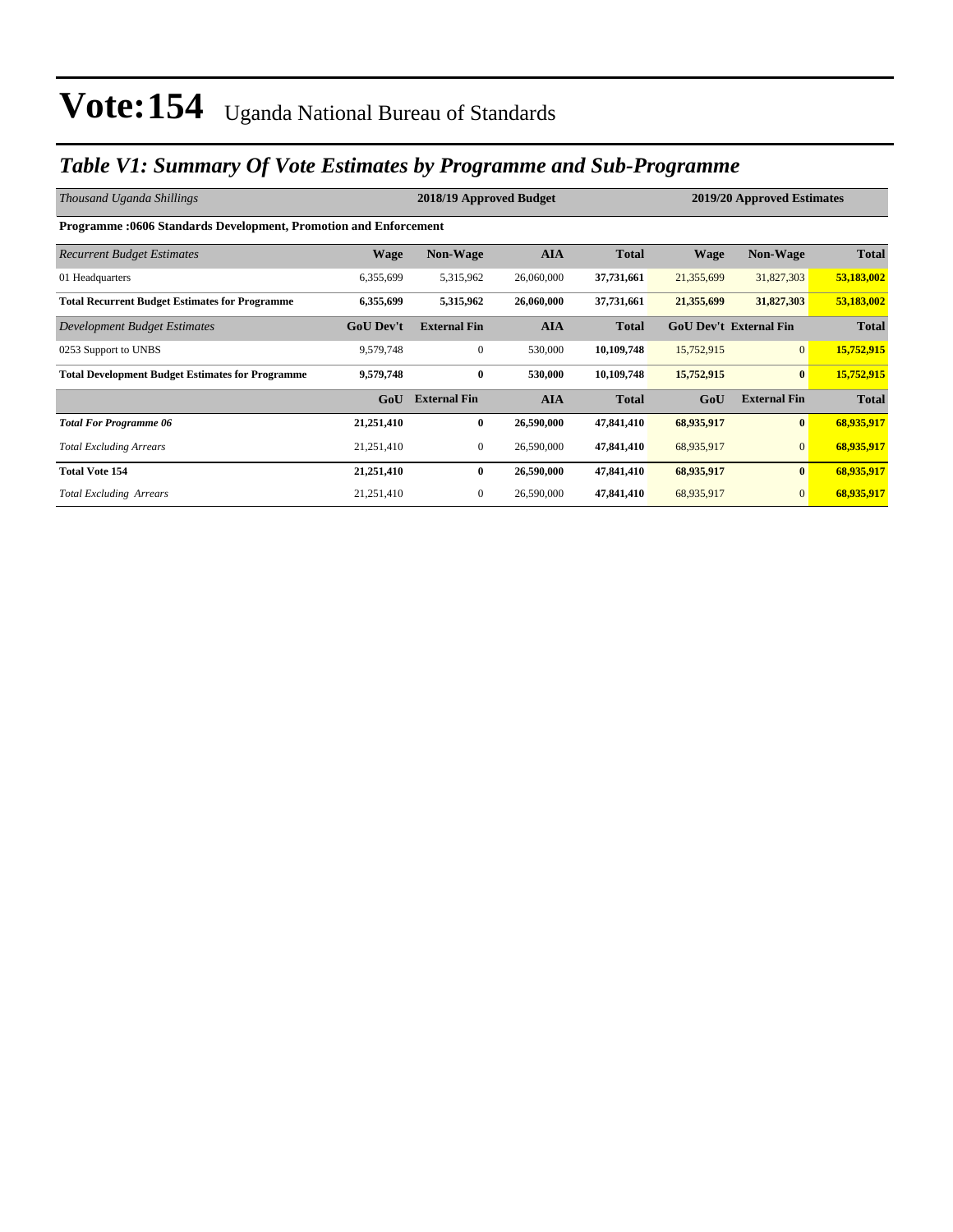### *Table V2: Summary Vote Estimates by Item*

| Thousand Uganda Shillings                                        |            | 2018/19 Approved Budget |            |            |                  | 2019/20Approved Estimates |              |  |  |
|------------------------------------------------------------------|------------|-------------------------|------------|------------|------------------|---------------------------|--------------|--|--|
|                                                                  | GoU        | <b>External Fin</b>     | <b>AIA</b> | Total      | GoU              | <b>External Fin</b>       | <b>Total</b> |  |  |
| <b>Employees, Goods and Services (Outputs Provided)</b>          | 11,621,661 | $\bf{0}$                | 25,810,000 | 37,431,661 | 52,933,002       | $\bf{0}$                  | 52,933,002   |  |  |
| 211102 Contract Staff Salaries                                   | 6,355,699  | $\boldsymbol{0}$        | 8,700,000  | 15,055,699 | 21,355,699       | $\bf{0}$                  | 21,355,699   |  |  |
| 211103 Allowances (Inc. Casuals, Temporary)                      | 280,000    | 0                       | 1,000,000  | 1,280,000  | 2,250,000        | $\bf{0}$                  | 2,250,000    |  |  |
| 212101 Social Security Contributions                             | 635,580    | $\boldsymbol{0}$        | 870,000    | 1,505,580  | 2,135,570        | $\bf{0}$                  | 2,135,570    |  |  |
| 213001 Medical expenses (To employees)                           | 0          | $\boldsymbol{0}$        | 870,000    | 870,000    | 1,140,000        | $\bf{0}$                  | 1,140,000    |  |  |
| 213002 Incapacity, death benefits and funeral expenses           | 0          | $\boldsymbol{0}$        | 260,000    | 260,000    | 452,741          | $\bf{0}$                  | 452,741      |  |  |
| 213004 Gratuity Expenses                                         | 2,075,000  | $\boldsymbol{0}$        | 3,710,373  | 5,785,373  | 5,338,925        | $\bf{0}$                  | 5,338,925    |  |  |
| 221001 Advertising and Public Relations                          | 30,000     | $\bf{0}$                | 300,000    | 330,000    | 700,000          | $\bf{0}$                  | 700,000      |  |  |
| 221002 Workshops and Seminars                                    | 0          | $\boldsymbol{0}$        | 461,000    | 461,000    | 920,000          | $\bf{0}$                  | 920,000      |  |  |
| 221003 Staff Training                                            | 100,000    | $\bf{0}$                | 425,000    | 525,000    | 880,000          | $\bf{0}$                  | 880,000      |  |  |
| 221004 Recruitment Expenses                                      | 0          | $\boldsymbol{0}$        | 24,300     | 24,300     | 20,000           | $\bf{0}$                  | 20,000       |  |  |
| 221006 Commissions and related charges                           | 0          | $\bf{0}$                | 240,000    | 240,000    | 350,000          | $\bf{0}$                  | 350,000      |  |  |
| 221007 Books, Periodicals & Newspapers                           | 20,000     | $\boldsymbol{0}$        | 150,000    | 170,000    | 110,000          | $\bf{0}$                  | 110,000      |  |  |
| 221008 Computer supplies and Information Technology<br>(TT)      | 120,000    | $\boldsymbol{0}$        | 185,000    | 305,000    | 400,000          | $\bf{0}$                  | 400,000      |  |  |
| 221009 Welfare and Entertainment                                 | $\bf{0}$   | $\boldsymbol{0}$        | 986,400    | 986,400    | 2,185,202        | $\bf{0}$                  | 2,185,202    |  |  |
| 221011 Printing, Stationery, Photocopying and Binding            | 0          | $\bf{0}$                | 950,000    | 950,000    | 1,200,000        | $\bf{0}$                  | 1,200,000    |  |  |
| 221017 Subscriptions                                             | 0          | $\boldsymbol{0}$        | 135,000    | 135,000    | 250,000          | $\bf{0}$                  | 250,000      |  |  |
| 222001 Telecommunications                                        | 0          | $\boldsymbol{0}$        | 500,000    | 500,000    | 400,000          | $\bf{0}$                  | 400,000      |  |  |
| 222002 Postage and Courier                                       | 0          | $\bf{0}$                | 300,000    | 300,000    | 130,000          | $\bf{0}$                  | 130,000      |  |  |
| 223002 Rates                                                     | $\bf{0}$   | $\bf{0}$                | 10,000     | 10,000     | 10,000           | $\bf{0}$                  | 10,000       |  |  |
| 223003 Rent – (Produced Assets) to private entities              | 320,000    | $\boldsymbol{0}$        | 80,000     | 400,000    | 700,000          | $\bf{0}$                  | 700,000      |  |  |
| 223004 Guard and Security services                               | $\bf{0}$   | $\bf{0}$                | 252,000    | 252,000    | 380,000          | $\bf{0}$                  | 380,000      |  |  |
| 223005 Electricity                                               | 138,000    | $\bf{0}$                | 112,000    | 250,000    | 280,000          | $\bf{0}$                  | 280,000      |  |  |
| 223006 Water                                                     | 80,000     | $\bf{0}$                | $\bf{0}$   | 80,000     | 50,000           | $\bf{0}$                  | 50,000       |  |  |
| 224001 Medical Supplies                                          | 450,000    | $\bf{0}$                | 320,000    | 770,000    | 1,170,000        | $\bf{0}$                  | 1,170,000    |  |  |
| 224004 Cleaning and Sanitation                                   | 0          | $\boldsymbol{0}$        | 220,000    | 220,000    | 350,000          | $\bf{0}$                  | 350,000      |  |  |
| 224005 Uniforms, Beddings and Protective Gear                    | 0          | $\bf{0}$                | 407,600    | 407,600    | 300,000          | $\bf{0}$                  | 300,000      |  |  |
| 225001 Consultancy Services- Short term                          | 0          | $\bf{0}$                | 50,000     | 50,000     | 150,000          | $\bf{0}$                  | 150,000      |  |  |
| 225002 Consultancy Services-Long-term                            | 0          | 0                       | 50,000     | 50,000     | 150,000          | $\bf{0}$                  | 150,000      |  |  |
| 226001 Insurances                                                | 0          | $\bf{0}$                | $\bf{0}$   | $\bf{0}$   | 230,000          | $\bf{0}$                  | 230,000      |  |  |
| 227001 Travel inland                                             | 771,000    | 0                       | 1,974,000  | 2,745,000  | 3,200,000        | $\bf{0}$                  | 3,200,000    |  |  |
| 227002 Travel abroad                                             | 20,000     | 0                       | 560,000    | 580,000    | 1,160,000        | $\bf{0}$                  | 1,160,000    |  |  |
| 227004 Fuel, Lubricants and Oils                                 | 118,015    | 0                       | 362,504    | 480,519    | 634,865          | $\bf{0}$                  | 634,865      |  |  |
| 228001 Maintenance - Civil                                       | 16,000     | 0                       | 165,000    | 181,000    | 250,000          | $\bf{0}$                  | 250,000      |  |  |
| 228002 Maintenance - Vehicles                                    | 92,367     | $\boldsymbol{0}$        | 709,823    | 802,190    | 1,000,000        | $\bf{0}$                  | 1,000,000    |  |  |
| 228003 Maintenance - Machinery, Equipment &<br>Furniture         | 0          | $\boldsymbol{0}$        | 320,000    | 320,000    | 700,000          | $\bf{0}$                  | 700,000      |  |  |
| 282102 Fines and Penalties/ Court wards                          | 0          | $\boldsymbol{0}$        | 100,000    | 100,000    | 2,000,000        | $\bf{0}$                  | 2,000,000    |  |  |
| 282161 Disposal of Assets (Loss/Gain)                            | 0          | $\boldsymbol{0}$        | 50,000     | 50,000     | $\boldsymbol{0}$ | $\bf{0}$                  | $\bf{0}$     |  |  |
| <b>Grants, Transfers and Subsides (Outputs Funded)</b>           | 50,000     | $\bf{0}$                | 250,000    | 300,000    | 250,000          | $\bf{0}$                  | 250,000      |  |  |
| 262101 Contributions to International Organisations<br>(Current) | 50,000     | $\boldsymbol{0}$        | 250,000    | 300,000    | 250,000          | $\bf{0}$                  | 250,000      |  |  |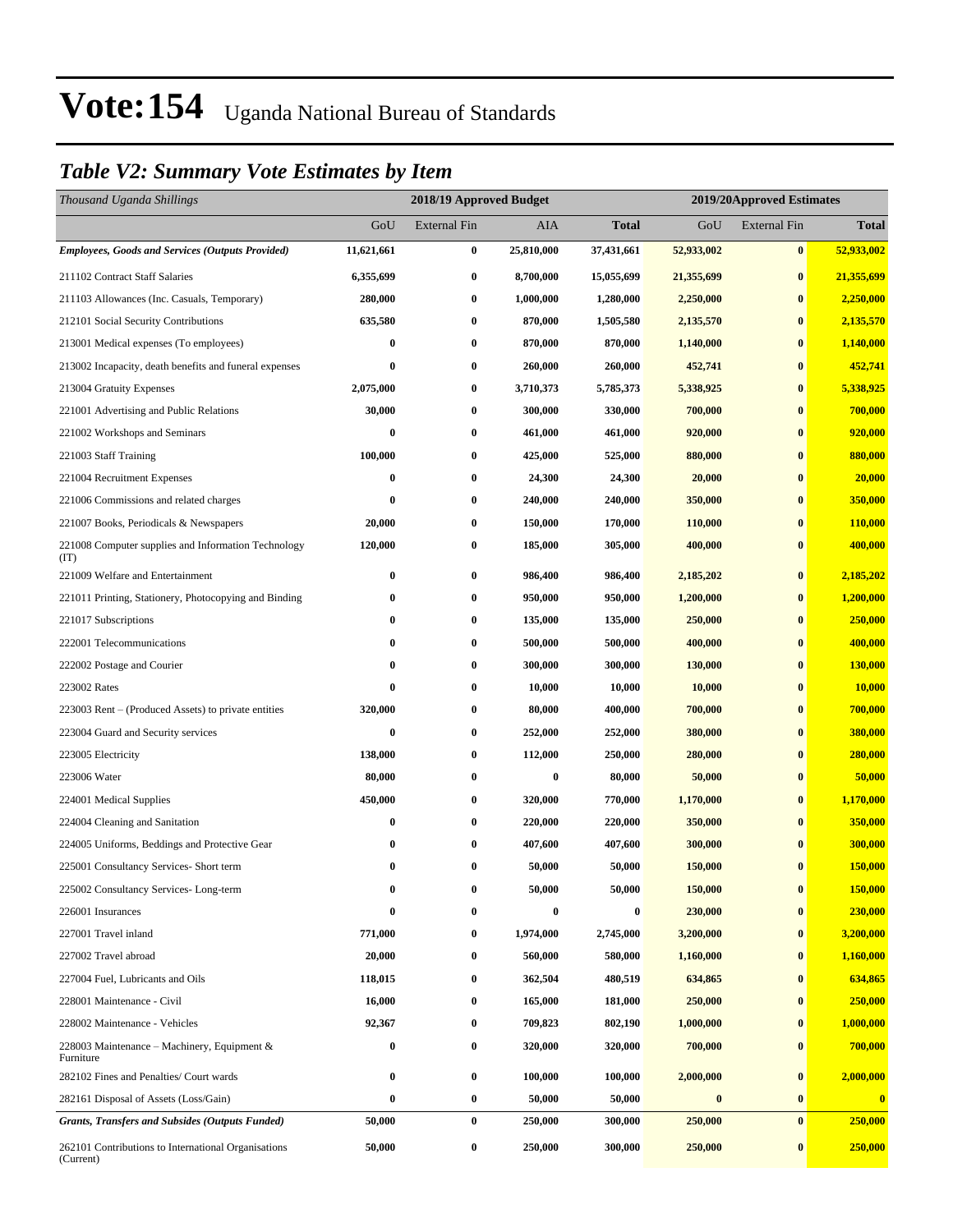| <b>Investment</b> (Capital Purchases) | 9,579,748  | $\bf{0}$     | 530,000    | 10.109.748 | 15,752,915   | $\mathbf{0}$    | 15,752,915   |
|---------------------------------------|------------|--------------|------------|------------|--------------|-----------------|--------------|
| 311101 Land                           | $\bf{0}$   | $\bf{0}$     | $\bf{0}$   | $\bf{0}$   | 2,000,000    | $\bf{0}$        | 2,000,000    |
| 312101 Non-Residential Buildings      | 5,470,000  | $\bf{0}$     | 530,000    | 6.000.000  | 8,700,000    | $\bf{0}$        | 8,700,000    |
| 312201 Transport Equipment            | 1.400.000  | $\bf{0}$     | $\bf{0}$   | 1.400.000  | $\mathbf{0}$ | $\mathbf{0}$    | $\mathbf{0}$ |
| 312202 Machinery and Equipment        | 2,500,000  | $\bf{0}$     | $\bf{0}$   | 2,500,000  | 2,000,000    | $\bf{0}$        | 2,000,000    |
| 312203 Furniture & Fixtures           | 209,748    | $\bf{0}$     | $\bf{0}$   | 209,748    | 1,052,915    | $\bf{0}$        | 1,052,915    |
| 312213 ICT Equipment                  | $\bf{0}$   | $\bf{0}$     | $\bf{0}$   | $\bf{0}$   | 2,000,000    | $\bf{0}$        | 2,000,000    |
| <b>Grand Total Vote 154</b>           | 21,251,410 | $\bf{0}$     | 26,590,000 | 47,841,410 | 68,935,917   | $\vert 0 \vert$ | 68,935,917   |
| <b>Total Excluding Arrears</b>        | 21.251.410 | $\mathbf{0}$ | 26,590,000 | 47,841,410 | 68,935,917   | $\overline{0}$  | 68,935,917   |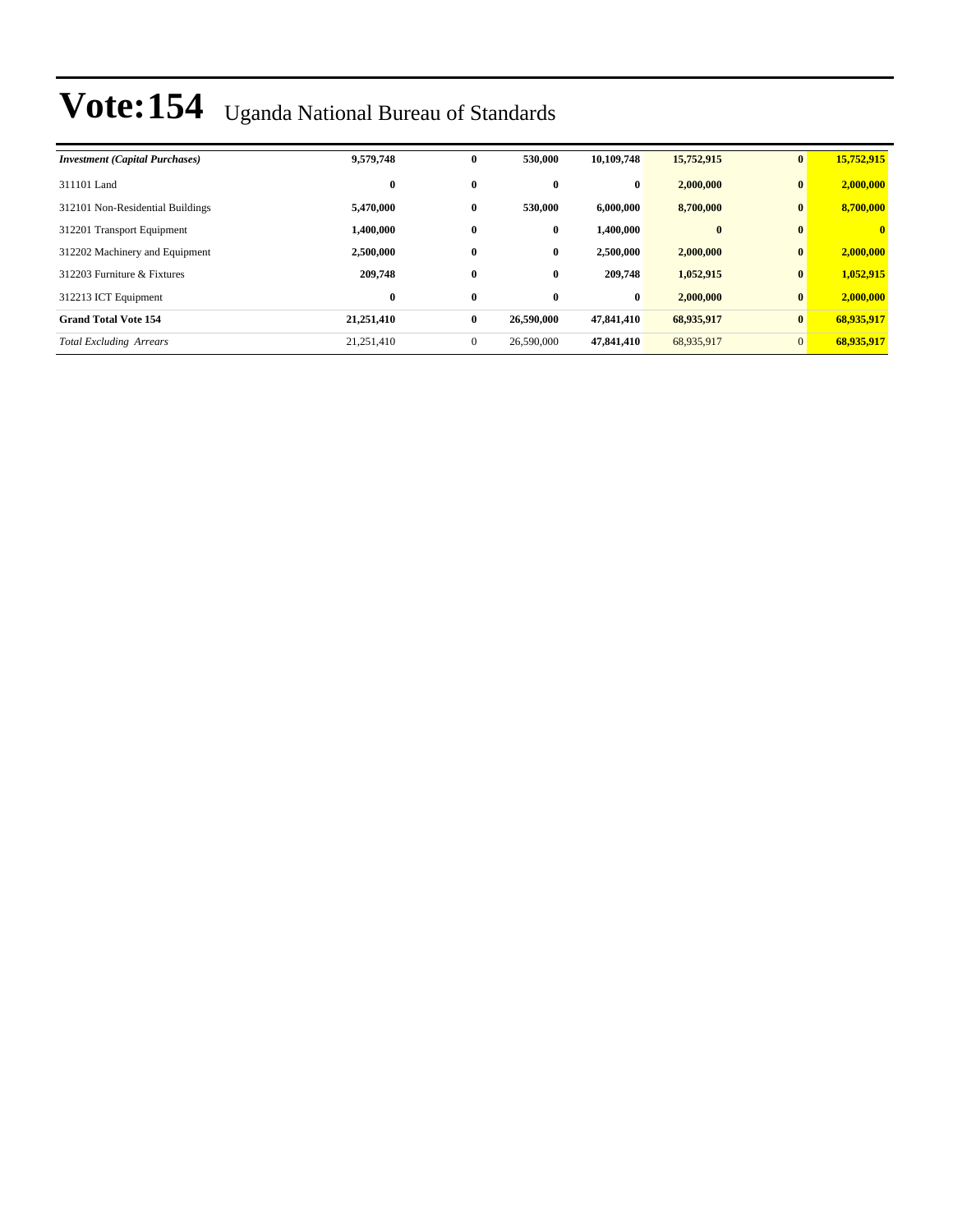### *Table V3: Detailed Estimates by Programme, Sub Programme, Output and Item*

#### *Programme :0606 Standards Development, Promotion and Enforcement*

*Recurrent Budget Estimates*

### **SubProgramme 01 Headquarters**

| Thousand Uganda Shillings                                | 2018/19 Approved Budget<br>2019/20 Approved Estimates |                  |                  |              |                  |                |              |
|----------------------------------------------------------|-------------------------------------------------------|------------------|------------------|--------------|------------------|----------------|--------------|
| <b>Outputs Provided</b>                                  | Wage                                                  | Non Wage         | <b>AIA</b>       | <b>Total</b> | Wage             | Non Wage       | <b>Total</b> |
| Output 060601 Administration                             |                                                       |                  |                  |              |                  |                |              |
| 211102 Contract Staff Salaries                           | 6,355,699                                             | $\boldsymbol{0}$ | 8,700,000        | 15,055,699   | 21,355,699       | $\overline{0}$ | 21,355,699   |
| 211103 Allowances (Inc. Casuals, Temporary)              | $\boldsymbol{0}$                                      | $\boldsymbol{0}$ | 1,000,000        | 1,000,000    | $\mathbf{0}$     | 2,000,000      | 2,000,000    |
| 212101 Social Security Contributions                     | $\boldsymbol{0}$                                      | 635,580          | 870,000          | 1,505,580    | $\boldsymbol{0}$ | 2,135,570      | 2,135,570    |
| 213001 Medical expenses (To employees)                   | $\boldsymbol{0}$                                      | $\boldsymbol{0}$ | 870,000          | 870,000      | $\boldsymbol{0}$ | 1,140,000      | 1,140,000    |
| 213002 Incapacity, death benefits and funeral expenses   | $\boldsymbol{0}$                                      | $\boldsymbol{0}$ | 260,000          | 260,000      | $\boldsymbol{0}$ | 452,741        | 452,741      |
| 213004 Gratuity Expenses                                 | $\boldsymbol{0}$                                      | 2,075,000        | 3,710,373        | 5,785,373    | $\boldsymbol{0}$ | 5,338,925      | 5,338,925    |
| 221002 Workshops and Seminars                            | $\boldsymbol{0}$                                      | $\boldsymbol{0}$ | 91,000           | 91,000       | $\mathbf{0}$     | 250,000        | 250,000      |
| 221003 Staff Training                                    | $\boldsymbol{0}$                                      | 100,000          | 405,000          | 505,000      | $\mathbf{0}$     | 800,000        | 800,000      |
| 221004 Recruitment Expenses                              | $\overline{0}$                                        | $\boldsymbol{0}$ | 24,300           | 24,300       | $\mathbf{0}$     | 20,000         | 20,000       |
| 221006 Commissions and related charges                   | $\boldsymbol{0}$                                      | $\boldsymbol{0}$ | 240,000          | 240,000      | $\boldsymbol{0}$ | 350,000        | 350,000      |
| 221007 Books, Periodicals & Newspapers                   | $\boldsymbol{0}$                                      | $\boldsymbol{0}$ | 100,000          | 100,000      | $\boldsymbol{0}$ | 30,000         | 30,000       |
| 221008 Computer supplies and Information Technology (IT) | $\boldsymbol{0}$                                      | $\boldsymbol{0}$ | 185,000          | 185,000      | $\boldsymbol{0}$ | 350,000        | 350,000      |
| 221009 Welfare and Entertainment                         | $\boldsymbol{0}$                                      | $\boldsymbol{0}$ | 796,400          | 796,400      | $\boldsymbol{0}$ | 1,818,202      | 1,818,202    |
| 221011 Printing, Stationery, Photocopying and Binding    | $\overline{0}$                                        | $\boldsymbol{0}$ | 450,000          | 450,000      | $\boldsymbol{0}$ | 400,000        | 400,000      |
| 222001 Telecommunications                                | $\boldsymbol{0}$                                      | $\boldsymbol{0}$ | 500,000          | 500,000      | $\boldsymbol{0}$ | 400,000        | 400,000      |
| 222002 Postage and Courier                               | $\boldsymbol{0}$                                      | $\boldsymbol{0}$ | 300,000          | 300,000      | $\boldsymbol{0}$ | 130,000        | 130,000      |
| 223002 Rates                                             | $\boldsymbol{0}$                                      | $\boldsymbol{0}$ | 10,000           | 10,000       | $\boldsymbol{0}$ | 10,000         | 10,000       |
| 223003 Rent - (Produced Assets) to private entities      | $\boldsymbol{0}$                                      | 320,000          | 80,000           | 400,000      | $\boldsymbol{0}$ | 700,000        | 700,000      |
| 223004 Guard and Security services                       | $\boldsymbol{0}$                                      | $\boldsymbol{0}$ | 252,000          | 252,000      | $\boldsymbol{0}$ | 250,000        | 250,000      |
| 223005 Electricity                                       | $\boldsymbol{0}$                                      | 138,000          | 112,000          | 250,000      | $\boldsymbol{0}$ | 280,000        | 280,000      |
| 223006 Water                                             | $\boldsymbol{0}$                                      | 80,000           | $\boldsymbol{0}$ | 80,000       | $\boldsymbol{0}$ | 50,000         | 50,000       |
| 224004 Cleaning and Sanitation                           | $\boldsymbol{0}$                                      | $\boldsymbol{0}$ | 220,000          | 220,000      | $\boldsymbol{0}$ | 350,000        | 350,000      |
| 224005 Uniforms, Beddings and Protective Gear            | $\boldsymbol{0}$                                      | $\boldsymbol{0}$ | 407,600          | 407,600      | $\boldsymbol{0}$ | 300,000        | 300,000      |
| 225001 Consultancy Services- Short term                  | $\overline{0}$                                        | $\boldsymbol{0}$ | 50,000           | 50,000       | $\boldsymbol{0}$ | 150,000        | 150,000      |
| 225002 Consultancy Services-Long-term                    | $\boldsymbol{0}$                                      | $\boldsymbol{0}$ | 50,000           | 50,000       | $\boldsymbol{0}$ | 150,000        | 150,000      |
| 226001 Insurances                                        | $\boldsymbol{0}$                                      | $\boldsymbol{0}$ | $\boldsymbol{0}$ | $\bf{0}$     | $\boldsymbol{0}$ | 230,000        | 230,000      |
| 227001 Travel inland                                     | $\boldsymbol{0}$                                      | $\boldsymbol{0}$ | 90,000           | 90,000       | $\mathbf{0}$     | 200,000        | 200,000      |
| 227002 Travel abroad                                     | $\boldsymbol{0}$                                      | $\boldsymbol{0}$ | 100,000          | 100,000      | $\boldsymbol{0}$ | 400,000        | 400,000      |
| 227004 Fuel, Lubricants and Oils                         | $\boldsymbol{0}$                                      | 66,015           | 151,504          | 217,519      | $\boldsymbol{0}$ | 253,665        | 253,665      |
| 228001 Maintenance - Civil                               | $\boldsymbol{0}$                                      | 16,000           | 165,000          | 181,000      | $\boldsymbol{0}$ | 250,000        | 250,000      |
| 228002 Maintenance - Vehicles                            | $\boldsymbol{0}$                                      | 92,367           | 709,823          | 802,190      | $\mathbf{0}$     | 1,000,000      | 1,000,000    |
| 228003 Maintenance – Machinery, Equipment & Furniture    | $\boldsymbol{0}$                                      | 0                | 190,000          | 190,000      | $\mathbf{0}$     | 250,000        | 250,000      |
| 282102 Fines and Penalties/ Court wards                  | $\boldsymbol{0}$                                      | $\boldsymbol{0}$ | 100,000          | 100,000      | $\boldsymbol{0}$ | 2,000,000      | 2,000,000    |
| 282161 Disposal of Assets (Loss/Gain)                    | $\boldsymbol{0}$                                      | $\boldsymbol{0}$ | 50,000           | 50,000       | $\boldsymbol{0}$ | $\mathbf{0}$   | $\bf{0}$     |
| <b>Total Cost of Output 01</b>                           | 6,355,699                                             | 3,522,962        | 21,240,000       | 31,118,661   | 21,355,699       | 22,439,103     | 43,794,802   |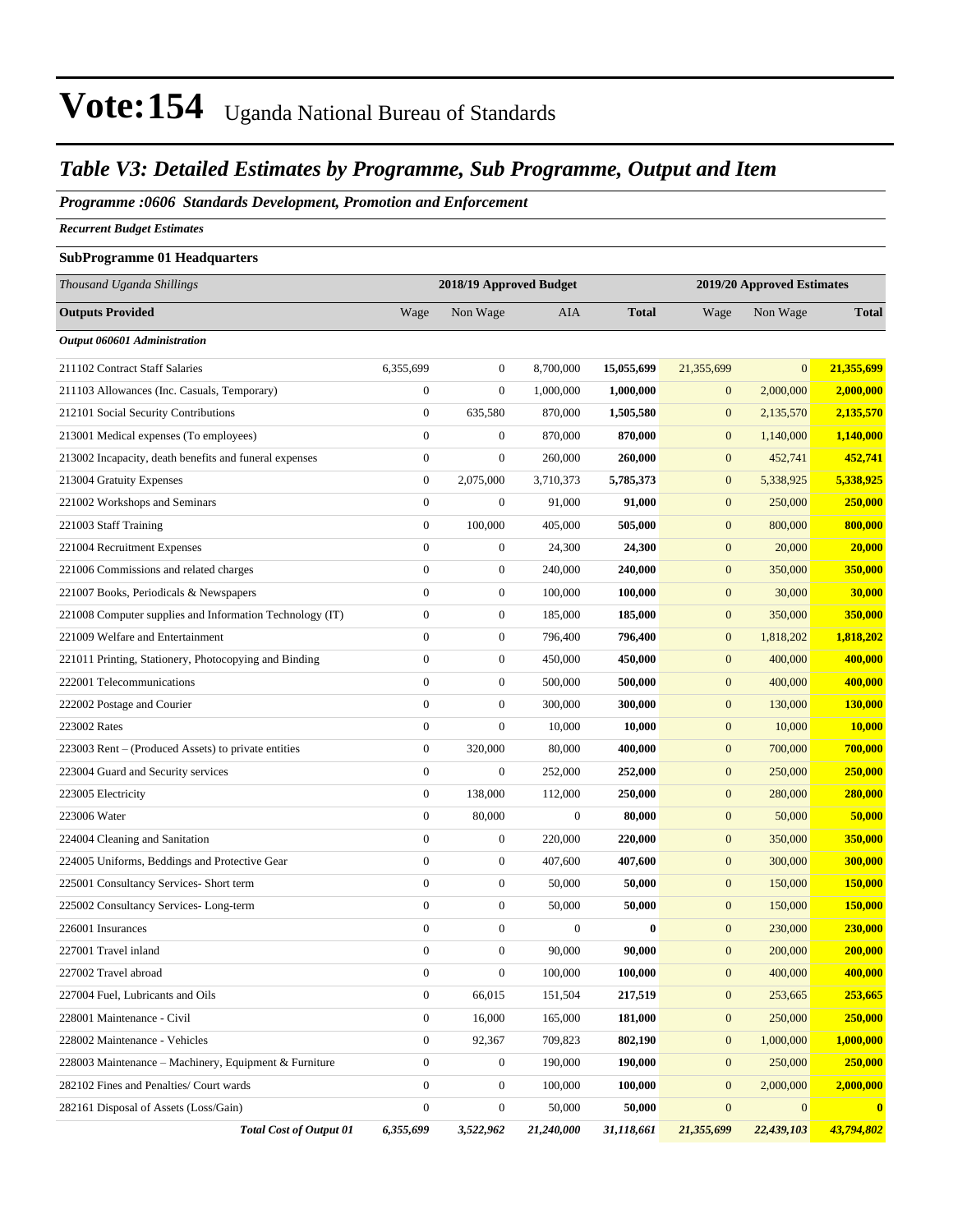| $\boldsymbol{0}$<br>$\boldsymbol{0}$<br>280,000<br>$\overline{0}$<br>280,000<br>250,000<br>250,000<br>211103 Allowances (Inc. Casuals, Temporary)<br>$\mathbf{0}$<br>221002 Workshops and Seminars<br>$\boldsymbol{0}$<br>170,000<br>170,000<br>$\boldsymbol{0}$<br>370,000<br>370,000<br>$\boldsymbol{0}$<br>20,000<br>80,000<br>80,000<br>221007 Books, Periodicals & Newspapers<br>50,000<br>70,000<br>$\mathbf{0}$<br>$\boldsymbol{0}$<br>221009 Welfare and Entertainment<br>$\boldsymbol{0}$<br>$\mathbf{0}$<br>15,000<br>15,000<br>12,000<br>12,000<br>$\mathbf{0}$<br>20,000<br>170,000<br>$\mathbf{0}$<br>300,000<br>227002 Travel abroad<br>150,000<br>300,000<br>$\boldsymbol{0}$<br>12,000<br>12,000<br>24,000<br>$\boldsymbol{0}$<br>24,000<br>227004 Fuel, Lubricants and Oils<br>24,000<br>$\pmb{\theta}$<br>1,039,000<br><b>Total Cost of Output 02</b><br>332,000<br>394,000<br>726,000<br>$\boldsymbol{\theta}$<br>1,039,000<br>Output 060603 Quality Assurance of goods & Lab Testing<br>$\boldsymbol{0}$<br>$\boldsymbol{0}$<br>$\mathbf{0}$<br>200,000<br>200,000<br>$\mathbf{0}$<br>$\bf{0}$<br>221002 Workshops and Seminars<br>$\boldsymbol{0}$<br>221003 Staff Training<br>$\boldsymbol{0}$<br>20,000<br>20,000<br>$\boldsymbol{0}$<br>80,000<br>80,000<br>$\boldsymbol{0}$<br>221009 Welfare and Entertainment<br>$\boldsymbol{0}$<br>130,000<br>130,000<br>248,000<br>$\boldsymbol{0}$<br>248,000<br>$\boldsymbol{0}$<br>$\mathbf{0}$<br>85,000<br>85,000<br>$\boldsymbol{0}$<br>150,000<br>150,000<br>221017 Subscriptions<br>$\mathbf{0}$<br>$\boldsymbol{0}$<br>223004 Guard and Security services<br>$\boldsymbol{0}$<br>$\bf{0}$<br>$\mathbf{0}$<br>80,000<br>80,000<br>224001 Medical Supplies<br>$\mathbf{0}$<br>450,000<br>300,000<br>750,000<br>$\mathbf{0}$<br>1,120,000<br>1,120,000<br>2,050,000<br>227001 Travel inland<br>$\boldsymbol{0}$<br>1,860,000<br>$\mathbf{0}$<br>2,050,000<br>690,000<br>1,170,000<br>$\boldsymbol{0}$<br>$\boldsymbol{0}$<br>240,000<br>$\mathbf{0}$<br>227002 Travel abroad<br>240,000<br>360,000<br>360,000<br>227004 Fuel, Lubricants and Oils<br>$\boldsymbol{0}$<br>40,000<br>192,000<br>$\boldsymbol{0}$<br>295,200<br>295,200<br>152,000<br>$\boldsymbol{0}$<br>$\boldsymbol{0}$<br>228003 Maintenance - Machinery, Equipment & Furniture<br>80,000<br>80,000<br>$\mathbf{0}$<br>300,000<br>300,000<br>0<br>1,180,000<br>$\boldsymbol{\theta}$<br>4,683,200<br><b>Total Cost of Output 03</b><br>2,377,000<br>3,557,000<br>4,683,200 |
|-----------------------------------------------------------------------------------------------------------------------------------------------------------------------------------------------------------------------------------------------------------------------------------------------------------------------------------------------------------------------------------------------------------------------------------------------------------------------------------------------------------------------------------------------------------------------------------------------------------------------------------------------------------------------------------------------------------------------------------------------------------------------------------------------------------------------------------------------------------------------------------------------------------------------------------------------------------------------------------------------------------------------------------------------------------------------------------------------------------------------------------------------------------------------------------------------------------------------------------------------------------------------------------------------------------------------------------------------------------------------------------------------------------------------------------------------------------------------------------------------------------------------------------------------------------------------------------------------------------------------------------------------------------------------------------------------------------------------------------------------------------------------------------------------------------------------------------------------------------------------------------------------------------------------------------------------------------------------------------------------------------------------------------------------------------------------------------------------------------------------------------------------------------------------------------------------------------------------------------------------------------------------------------------------------------------------------------------------------------------------------------------------------------------------------------------------------------------------------------------------------------------|
|                                                                                                                                                                                                                                                                                                                                                                                                                                                                                                                                                                                                                                                                                                                                                                                                                                                                                                                                                                                                                                                                                                                                                                                                                                                                                                                                                                                                                                                                                                                                                                                                                                                                                                                                                                                                                                                                                                                                                                                                                                                                                                                                                                                                                                                                                                                                                                                                                                                                                                                 |
|                                                                                                                                                                                                                                                                                                                                                                                                                                                                                                                                                                                                                                                                                                                                                                                                                                                                                                                                                                                                                                                                                                                                                                                                                                                                                                                                                                                                                                                                                                                                                                                                                                                                                                                                                                                                                                                                                                                                                                                                                                                                                                                                                                                                                                                                                                                                                                                                                                                                                                                 |
|                                                                                                                                                                                                                                                                                                                                                                                                                                                                                                                                                                                                                                                                                                                                                                                                                                                                                                                                                                                                                                                                                                                                                                                                                                                                                                                                                                                                                                                                                                                                                                                                                                                                                                                                                                                                                                                                                                                                                                                                                                                                                                                                                                                                                                                                                                                                                                                                                                                                                                                 |
|                                                                                                                                                                                                                                                                                                                                                                                                                                                                                                                                                                                                                                                                                                                                                                                                                                                                                                                                                                                                                                                                                                                                                                                                                                                                                                                                                                                                                                                                                                                                                                                                                                                                                                                                                                                                                                                                                                                                                                                                                                                                                                                                                                                                                                                                                                                                                                                                                                                                                                                 |
|                                                                                                                                                                                                                                                                                                                                                                                                                                                                                                                                                                                                                                                                                                                                                                                                                                                                                                                                                                                                                                                                                                                                                                                                                                                                                                                                                                                                                                                                                                                                                                                                                                                                                                                                                                                                                                                                                                                                                                                                                                                                                                                                                                                                                                                                                                                                                                                                                                                                                                                 |
|                                                                                                                                                                                                                                                                                                                                                                                                                                                                                                                                                                                                                                                                                                                                                                                                                                                                                                                                                                                                                                                                                                                                                                                                                                                                                                                                                                                                                                                                                                                                                                                                                                                                                                                                                                                                                                                                                                                                                                                                                                                                                                                                                                                                                                                                                                                                                                                                                                                                                                                 |
|                                                                                                                                                                                                                                                                                                                                                                                                                                                                                                                                                                                                                                                                                                                                                                                                                                                                                                                                                                                                                                                                                                                                                                                                                                                                                                                                                                                                                                                                                                                                                                                                                                                                                                                                                                                                                                                                                                                                                                                                                                                                                                                                                                                                                                                                                                                                                                                                                                                                                                                 |
|                                                                                                                                                                                                                                                                                                                                                                                                                                                                                                                                                                                                                                                                                                                                                                                                                                                                                                                                                                                                                                                                                                                                                                                                                                                                                                                                                                                                                                                                                                                                                                                                                                                                                                                                                                                                                                                                                                                                                                                                                                                                                                                                                                                                                                                                                                                                                                                                                                                                                                                 |
|                                                                                                                                                                                                                                                                                                                                                                                                                                                                                                                                                                                                                                                                                                                                                                                                                                                                                                                                                                                                                                                                                                                                                                                                                                                                                                                                                                                                                                                                                                                                                                                                                                                                                                                                                                                                                                                                                                                                                                                                                                                                                                                                                                                                                                                                                                                                                                                                                                                                                                                 |
|                                                                                                                                                                                                                                                                                                                                                                                                                                                                                                                                                                                                                                                                                                                                                                                                                                                                                                                                                                                                                                                                                                                                                                                                                                                                                                                                                                                                                                                                                                                                                                                                                                                                                                                                                                                                                                                                                                                                                                                                                                                                                                                                                                                                                                                                                                                                                                                                                                                                                                                 |
|                                                                                                                                                                                                                                                                                                                                                                                                                                                                                                                                                                                                                                                                                                                                                                                                                                                                                                                                                                                                                                                                                                                                                                                                                                                                                                                                                                                                                                                                                                                                                                                                                                                                                                                                                                                                                                                                                                                                                                                                                                                                                                                                                                                                                                                                                                                                                                                                                                                                                                                 |
|                                                                                                                                                                                                                                                                                                                                                                                                                                                                                                                                                                                                                                                                                                                                                                                                                                                                                                                                                                                                                                                                                                                                                                                                                                                                                                                                                                                                                                                                                                                                                                                                                                                                                                                                                                                                                                                                                                                                                                                                                                                                                                                                                                                                                                                                                                                                                                                                                                                                                                                 |
|                                                                                                                                                                                                                                                                                                                                                                                                                                                                                                                                                                                                                                                                                                                                                                                                                                                                                                                                                                                                                                                                                                                                                                                                                                                                                                                                                                                                                                                                                                                                                                                                                                                                                                                                                                                                                                                                                                                                                                                                                                                                                                                                                                                                                                                                                                                                                                                                                                                                                                                 |
|                                                                                                                                                                                                                                                                                                                                                                                                                                                                                                                                                                                                                                                                                                                                                                                                                                                                                                                                                                                                                                                                                                                                                                                                                                                                                                                                                                                                                                                                                                                                                                                                                                                                                                                                                                                                                                                                                                                                                                                                                                                                                                                                                                                                                                                                                                                                                                                                                                                                                                                 |
|                                                                                                                                                                                                                                                                                                                                                                                                                                                                                                                                                                                                                                                                                                                                                                                                                                                                                                                                                                                                                                                                                                                                                                                                                                                                                                                                                                                                                                                                                                                                                                                                                                                                                                                                                                                                                                                                                                                                                                                                                                                                                                                                                                                                                                                                                                                                                                                                                                                                                                                 |
|                                                                                                                                                                                                                                                                                                                                                                                                                                                                                                                                                                                                                                                                                                                                                                                                                                                                                                                                                                                                                                                                                                                                                                                                                                                                                                                                                                                                                                                                                                                                                                                                                                                                                                                                                                                                                                                                                                                                                                                                                                                                                                                                                                                                                                                                                                                                                                                                                                                                                                                 |
|                                                                                                                                                                                                                                                                                                                                                                                                                                                                                                                                                                                                                                                                                                                                                                                                                                                                                                                                                                                                                                                                                                                                                                                                                                                                                                                                                                                                                                                                                                                                                                                                                                                                                                                                                                                                                                                                                                                                                                                                                                                                                                                                                                                                                                                                                                                                                                                                                                                                                                                 |
|                                                                                                                                                                                                                                                                                                                                                                                                                                                                                                                                                                                                                                                                                                                                                                                                                                                                                                                                                                                                                                                                                                                                                                                                                                                                                                                                                                                                                                                                                                                                                                                                                                                                                                                                                                                                                                                                                                                                                                                                                                                                                                                                                                                                                                                                                                                                                                                                                                                                                                                 |
|                                                                                                                                                                                                                                                                                                                                                                                                                                                                                                                                                                                                                                                                                                                                                                                                                                                                                                                                                                                                                                                                                                                                                                                                                                                                                                                                                                                                                                                                                                                                                                                                                                                                                                                                                                                                                                                                                                                                                                                                                                                                                                                                                                                                                                                                                                                                                                                                                                                                                                                 |
| Output 060604 Calibration and verification of equipment                                                                                                                                                                                                                                                                                                                                                                                                                                                                                                                                                                                                                                                                                                                                                                                                                                                                                                                                                                                                                                                                                                                                                                                                                                                                                                                                                                                                                                                                                                                                                                                                                                                                                                                                                                                                                                                                                                                                                                                                                                                                                                                                                                                                                                                                                                                                                                                                                                                         |
| $\boldsymbol{0}$<br>$\mathbf{0}$<br>$\boldsymbol{0}$<br>50,000<br>120,000<br>120,000<br>50,000<br>221008 Computer supplies and Information Technology (IT)                                                                                                                                                                                                                                                                                                                                                                                                                                                                                                                                                                                                                                                                                                                                                                                                                                                                                                                                                                                                                                                                                                                                                                                                                                                                                                                                                                                                                                                                                                                                                                                                                                                                                                                                                                                                                                                                                                                                                                                                                                                                                                                                                                                                                                                                                                                                                      |
| $\mathbf{0}$<br>221009 Welfare and Entertainment<br>$\boldsymbol{0}$<br>48,000<br>48,000<br>$\mathbf{0}$<br>104,000<br>104,000                                                                                                                                                                                                                                                                                                                                                                                                                                                                                                                                                                                                                                                                                                                                                                                                                                                                                                                                                                                                                                                                                                                                                                                                                                                                                                                                                                                                                                                                                                                                                                                                                                                                                                                                                                                                                                                                                                                                                                                                                                                                                                                                                                                                                                                                                                                                                                                  |
| $\mathbf{0}$<br>$\boldsymbol{0}$<br>500,000<br>500,000<br>$\mathbf{0}$<br>800,000<br>800,000<br>221011 Printing, Stationery, Photocopying and Binding                                                                                                                                                                                                                                                                                                                                                                                                                                                                                                                                                                                                                                                                                                                                                                                                                                                                                                                                                                                                                                                                                                                                                                                                                                                                                                                                                                                                                                                                                                                                                                                                                                                                                                                                                                                                                                                                                                                                                                                                                                                                                                                                                                                                                                                                                                                                                           |
| $\mathbf{0}$<br>$\boldsymbol{0}$<br>50,000<br>50,000<br>$\boldsymbol{0}$<br>100,000<br>100,000<br>221017 Subscriptions                                                                                                                                                                                                                                                                                                                                                                                                                                                                                                                                                                                                                                                                                                                                                                                                                                                                                                                                                                                                                                                                                                                                                                                                                                                                                                                                                                                                                                                                                                                                                                                                                                                                                                                                                                                                                                                                                                                                                                                                                                                                                                                                                                                                                                                                                                                                                                                          |
| $\boldsymbol{0}$<br>$\boldsymbol{0}$<br>$\boldsymbol{0}$<br>$\bf{0}$<br>$\boldsymbol{0}$<br>50,000<br>50,000<br>223004 Guard and Security services                                                                                                                                                                                                                                                                                                                                                                                                                                                                                                                                                                                                                                                                                                                                                                                                                                                                                                                                                                                                                                                                                                                                                                                                                                                                                                                                                                                                                                                                                                                                                                                                                                                                                                                                                                                                                                                                                                                                                                                                                                                                                                                                                                                                                                                                                                                                                              |
| $\boldsymbol{0}$<br>$\boldsymbol{0}$<br>20,000<br>$\mathbf{0}$<br>50,000<br>50,000<br>224001 Medical Supplies<br>20,000                                                                                                                                                                                                                                                                                                                                                                                                                                                                                                                                                                                                                                                                                                                                                                                                                                                                                                                                                                                                                                                                                                                                                                                                                                                                                                                                                                                                                                                                                                                                                                                                                                                                                                                                                                                                                                                                                                                                                                                                                                                                                                                                                                                                                                                                                                                                                                                         |
| $\mathbf{0}$<br>81,000<br>795,000<br>$\mathbf{0}$<br>950,000<br>227001 Travel inland<br>714,000<br>950,000                                                                                                                                                                                                                                                                                                                                                                                                                                                                                                                                                                                                                                                                                                                                                                                                                                                                                                                                                                                                                                                                                                                                                                                                                                                                                                                                                                                                                                                                                                                                                                                                                                                                                                                                                                                                                                                                                                                                                                                                                                                                                                                                                                                                                                                                                                                                                                                                      |
| $\mathbf{0}$<br>$\boldsymbol{0}$<br>70,000<br>70,000<br>$\boldsymbol{0}$<br>100,000<br>100,000<br>227002 Travel abroad                                                                                                                                                                                                                                                                                                                                                                                                                                                                                                                                                                                                                                                                                                                                                                                                                                                                                                                                                                                                                                                                                                                                                                                                                                                                                                                                                                                                                                                                                                                                                                                                                                                                                                                                                                                                                                                                                                                                                                                                                                                                                                                                                                                                                                                                                                                                                                                          |
| $\overline{0}$<br>227004 Fuel, Lubricants and Oils<br>$\boldsymbol{0}$<br>47,000<br>47,000<br>$\boldsymbol{0}$<br>62,000<br>62,000                                                                                                                                                                                                                                                                                                                                                                                                                                                                                                                                                                                                                                                                                                                                                                                                                                                                                                                                                                                                                                                                                                                                                                                                                                                                                                                                                                                                                                                                                                                                                                                                                                                                                                                                                                                                                                                                                                                                                                                                                                                                                                                                                                                                                                                                                                                                                                              |
| $\mathbf{0}$<br>$\boldsymbol{0}$<br>$\mathbf{0}$<br>150,000<br>228003 Maintenance – Machinery, Equipment & Furniture<br>50,000<br>50,000<br>150,000                                                                                                                                                                                                                                                                                                                                                                                                                                                                                                                                                                                                                                                                                                                                                                                                                                                                                                                                                                                                                                                                                                                                                                                                                                                                                                                                                                                                                                                                                                                                                                                                                                                                                                                                                                                                                                                                                                                                                                                                                                                                                                                                                                                                                                                                                                                                                             |
| $\pmb{\theta}$<br><b>Total Cost of Output 04</b><br>201,000<br>1,499,000<br>1,700,000<br>$\boldsymbol{\theta}$<br>2,416,000<br>2,416,000                                                                                                                                                                                                                                                                                                                                                                                                                                                                                                                                                                                                                                                                                                                                                                                                                                                                                                                                                                                                                                                                                                                                                                                                                                                                                                                                                                                                                                                                                                                                                                                                                                                                                                                                                                                                                                                                                                                                                                                                                                                                                                                                                                                                                                                                                                                                                                        |
| Output 060605 Stakeholder engagements to create awareness on Quality & Standards                                                                                                                                                                                                                                                                                                                                                                                                                                                                                                                                                                                                                                                                                                                                                                                                                                                                                                                                                                                                                                                                                                                                                                                                                                                                                                                                                                                                                                                                                                                                                                                                                                                                                                                                                                                                                                                                                                                                                                                                                                                                                                                                                                                                                                                                                                                                                                                                                                |
| $\mathbf{0}$<br>30,000<br>300,000<br>330,000<br>$\boldsymbol{0}$<br>700,000<br>700,000<br>221001 Advertising and Public Relations                                                                                                                                                                                                                                                                                                                                                                                                                                                                                                                                                                                                                                                                                                                                                                                                                                                                                                                                                                                                                                                                                                                                                                                                                                                                                                                                                                                                                                                                                                                                                                                                                                                                                                                                                                                                                                                                                                                                                                                                                                                                                                                                                                                                                                                                                                                                                                               |
| 300,000<br>$\boldsymbol{0}$<br>$\boldsymbol{0}$<br>$\mathbf{0}$<br>$\bf{0}$<br>$\mathbf{0}$<br>300,000<br>221002 Workshops and Seminars                                                                                                                                                                                                                                                                                                                                                                                                                                                                                                                                                                                                                                                                                                                                                                                                                                                                                                                                                                                                                                                                                                                                                                                                                                                                                                                                                                                                                                                                                                                                                                                                                                                                                                                                                                                                                                                                                                                                                                                                                                                                                                                                                                                                                                                                                                                                                                         |
| $\pmb{\theta}$<br><b>Total Cost of Output 05</b><br>30,000<br>300,000<br>330,000<br>$\boldsymbol{\theta}$<br>1,000,000<br>1,000,000                                                                                                                                                                                                                                                                                                                                                                                                                                                                                                                                                                                                                                                                                                                                                                                                                                                                                                                                                                                                                                                                                                                                                                                                                                                                                                                                                                                                                                                                                                                                                                                                                                                                                                                                                                                                                                                                                                                                                                                                                                                                                                                                                                                                                                                                                                                                                                             |
| <b>Total Cost Of Outputs Provided</b><br>5,265,962<br>21,355,699<br>31,577,303<br>52,933,002<br>6,355,699<br>25,810,000<br>37,431,661                                                                                                                                                                                                                                                                                                                                                                                                                                                                                                                                                                                                                                                                                                                                                                                                                                                                                                                                                                                                                                                                                                                                                                                                                                                                                                                                                                                                                                                                                                                                                                                                                                                                                                                                                                                                                                                                                                                                                                                                                                                                                                                                                                                                                                                                                                                                                                           |
| <b>Outputs Funded</b><br><b>Total</b><br><b>Total</b><br>Wage<br>Non Wage<br>AIA<br>Wage<br>Non Wage                                                                                                                                                                                                                                                                                                                                                                                                                                                                                                                                                                                                                                                                                                                                                                                                                                                                                                                                                                                                                                                                                                                                                                                                                                                                                                                                                                                                                                                                                                                                                                                                                                                                                                                                                                                                                                                                                                                                                                                                                                                                                                                                                                                                                                                                                                                                                                                                            |
| Output 060651 Membership to International Organisations(ISO, ARSO, OIML, SADCMET)                                                                                                                                                                                                                                                                                                                                                                                                                                                                                                                                                                                                                                                                                                                                                                                                                                                                                                                                                                                                                                                                                                                                                                                                                                                                                                                                                                                                                                                                                                                                                                                                                                                                                                                                                                                                                                                                                                                                                                                                                                                                                                                                                                                                                                                                                                                                                                                                                               |
| $\boldsymbol{0}$<br>$\boldsymbol{0}$<br>250,000<br>262101 Contributions to International Organisations (Current)<br>250,000<br>300,000<br>250,000<br>50,000                                                                                                                                                                                                                                                                                                                                                                                                                                                                                                                                                                                                                                                                                                                                                                                                                                                                                                                                                                                                                                                                                                                                                                                                                                                                                                                                                                                                                                                                                                                                                                                                                                                                                                                                                                                                                                                                                                                                                                                                                                                                                                                                                                                                                                                                                                                                                     |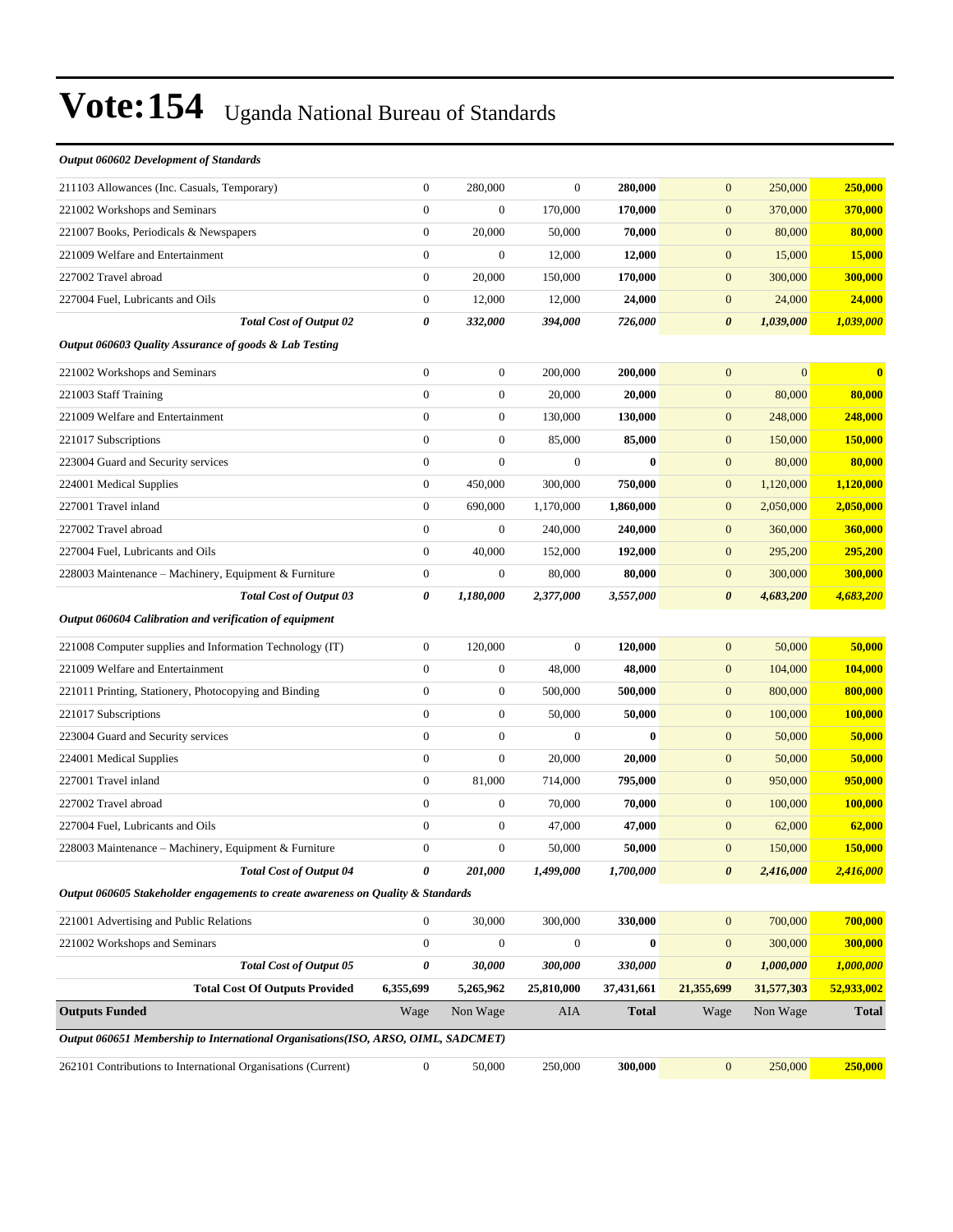| o/w Subscription to International Organizations (SANAS,<br>ISO, ARSO, OILM, SMIIC) | 0                             | 50,000              | 250,000          | 300,000      | $\theta$               | $\theta$                   | $\bf{0}$              |  |
|------------------------------------------------------------------------------------|-------------------------------|---------------------|------------------|--------------|------------------------|----------------------------|-----------------------|--|
| o/w Subscription to international organisations                                    | 0                             | 0                   | $\theta$         | $\bf{0}$     | $\boldsymbol{\theta}$  | 250,000                    | 250,000               |  |
| <b>Total Cost of Output 51</b>                                                     | 0                             | 50,000              | 250,000          | 300,000      | $\boldsymbol{\theta}$  | 250,000                    | 250,000               |  |
| <b>Total Cost Of Outputs Funded</b>                                                | $\bf{0}$                      | 50,000              | 250,000          | 300,000      | $\bf{0}$               | 250,000                    | 250,000               |  |
| <b>Total Cost for SubProgramme 01</b>                                              | 6,355,699                     | 5,315,962           | 26,060,000       | 37,731,661   | 21,355,699             | 31,827,303                 | 53,183,002            |  |
| <b>Total Excluding Arrears</b>                                                     | 6,355,699                     | 5,315,962           | 26,060,000       | 37,731,661   | 21,355,699             | 31,827,303                 | 53,183,002            |  |
| <b>Development Budget Estimates</b>                                                |                               |                     |                  |              |                        |                            |                       |  |
| Project 0253 Support to UNBS                                                       |                               |                     |                  |              |                        |                            |                       |  |
| Thousand Uganda Shillings                                                          | 2018/19 Approved Budget       |                     |                  |              |                        | 2019/20 Approved Estimates |                       |  |
| <b>Capital Purchases</b>                                                           | <b>GoU Dev't External Fin</b> |                     | <b>AIA</b>       | <b>Total</b> | GoU Dev't External Fin |                            | <b>Total</b>          |  |
| <b>Output 060672 Government Buildings and Administrative Infrastructure</b>        |                               |                     |                  |              |                        |                            |                       |  |
| 311101 Land                                                                        | $\boldsymbol{0}$              | $\boldsymbol{0}$    | $\boldsymbol{0}$ | $\bf{0}$     | 2,000,000              | $\overline{0}$             | 2,000,000             |  |
| 312101 Non-Residential Buildings                                                   | 5,470,000                     | $\boldsymbol{0}$    | 530,000          | 6,000,000    | 8,700,000              | $\mathbf{0}$               | 8,700,000             |  |
| Total Cost Of Output 060672                                                        | 5,470,000                     | 0                   | 530,000          | 6,000,000    | 10,700,000             | $\boldsymbol{\theta}$      | 10,700,000            |  |
| Output 060675 Purchase of Motor Vehicles and Other Transport Equipment             |                               |                     |                  |              |                        |                            |                       |  |
| 312201 Transport Equipment                                                         | 1,400,000                     | $\boldsymbol{0}$    | $\boldsymbol{0}$ | 1,400,000    | $\mathbf{0}$           | $\boldsymbol{0}$           | $\bf{0}$              |  |
| Total Cost Of Output 060675                                                        | 1,400,000                     | 0                   | 0                | 1,400,000    | $\boldsymbol{\theta}$  | $\boldsymbol{\theta}$      | $\boldsymbol{\theta}$ |  |
| Output 060676 Purchase of Office and ICT Equipment, including Software             |                               |                     |                  |              |                        |                            |                       |  |
| 312202 Machinery and Equipment                                                     | 1,000,000                     | $\boldsymbol{0}$    | $\boldsymbol{0}$ | 1,000,000    | $\mathbf{0}$           | $\boldsymbol{0}$           | $\bf{0}$              |  |
| 312213 ICT Equipment                                                               | $\boldsymbol{0}$              | $\boldsymbol{0}$    | $\boldsymbol{0}$ | $\bf{0}$     | 2,000,000              | $\mathbf{0}$               | 2,000,000             |  |
| Total Cost Of Output 060676                                                        | 1,000,000                     | 0                   | 0                | 1,000,000    | 2,000,000              | $\boldsymbol{\theta}$      | 2,000,000             |  |
| Output 060677 Purchase of Specialised Machinery & Equipment                        |                               |                     |                  |              |                        |                            |                       |  |
| 312202 Machinery and Equipment                                                     | 1,500,000                     | $\boldsymbol{0}$    | $\boldsymbol{0}$ | 1,500,000    | 2,000,000              | $\boldsymbol{0}$           | 2,000,000             |  |
| Total Cost Of Output 060677                                                        | 1,500,000                     | 0                   | 0                | 1,500,000    | 2,000,000              | 0                          | 2,000,000             |  |
| Output 060678 Purchase of Office and Residential Furniture and Fittings            |                               |                     |                  |              |                        |                            |                       |  |
| 312203 Furniture & Fixtures                                                        | 209,748                       | $\boldsymbol{0}$    | $\boldsymbol{0}$ | 209,748      | 1,052,915              | $\overline{0}$             | 1,052,915             |  |
| Total Cost Of Output 060678                                                        | 209,748                       | 0                   | 0                | 209,748      | 1,052,915              | $\boldsymbol{\theta}$      | 1,052,915             |  |
| <b>Total Cost for Capital Purchases</b>                                            | 9,579,748                     | $\boldsymbol{0}$    | 530,000          | 10,109,748   | 15,752,915             | $\mathbf{0}$               | 15,752,915            |  |
| <b>Total Cost for Project: 0253</b>                                                | 9,579,748                     | $\boldsymbol{0}$    | 530,000          | 10,109,748   | 15,752,915             | $\mathbf{0}$               | 15,752,915            |  |
| <b>Total Excluding Arrears</b>                                                     | 9,579,748                     | $\boldsymbol{0}$    | 530,000          | 10,109,748   | 15,752,915             | $\overline{0}$             | 15,752,915            |  |
|                                                                                    | GoU                           | <b>External Fin</b> | <b>AIA</b>       | <b>Total</b> | GoU                    | <b>External Fin</b>        | <b>Total</b>          |  |
| <b>Total Cost for Programme 06</b>                                                 | 21,251,410                    | $\bf{0}$            | 26,590,000       | 47,841,410   | 68,935,917             | $\bf{0}$                   | 68,935,917            |  |
| <b>Total Excluding Arrears</b>                                                     | 21,251,410                    | 0                   | 26,590,000       | 47,841,410   | 68,935,917             | $\mathbf{0}$               | 68,935,917            |  |
|                                                                                    |                               | GoU External Fin    | ${\bf A I A}$    | <b>Total</b> | GoU                    | <b>External Fin.</b>       | <b>Total</b>          |  |
| <b>Grand Total for Vote 154</b>                                                    | 21,251,410                    | $\bf{0}$            | 26,590,000       | 47,841,410   | 68,935,917             | $\bf{0}$                   | 68,935,917            |  |
| <b>Total Excluding Arrears</b>                                                     | 21,251,410                    | 0                   | 26,590,000       | 47,841,410   | 68,935,917             | $\mathbf{0}$               | 68,935,917            |  |